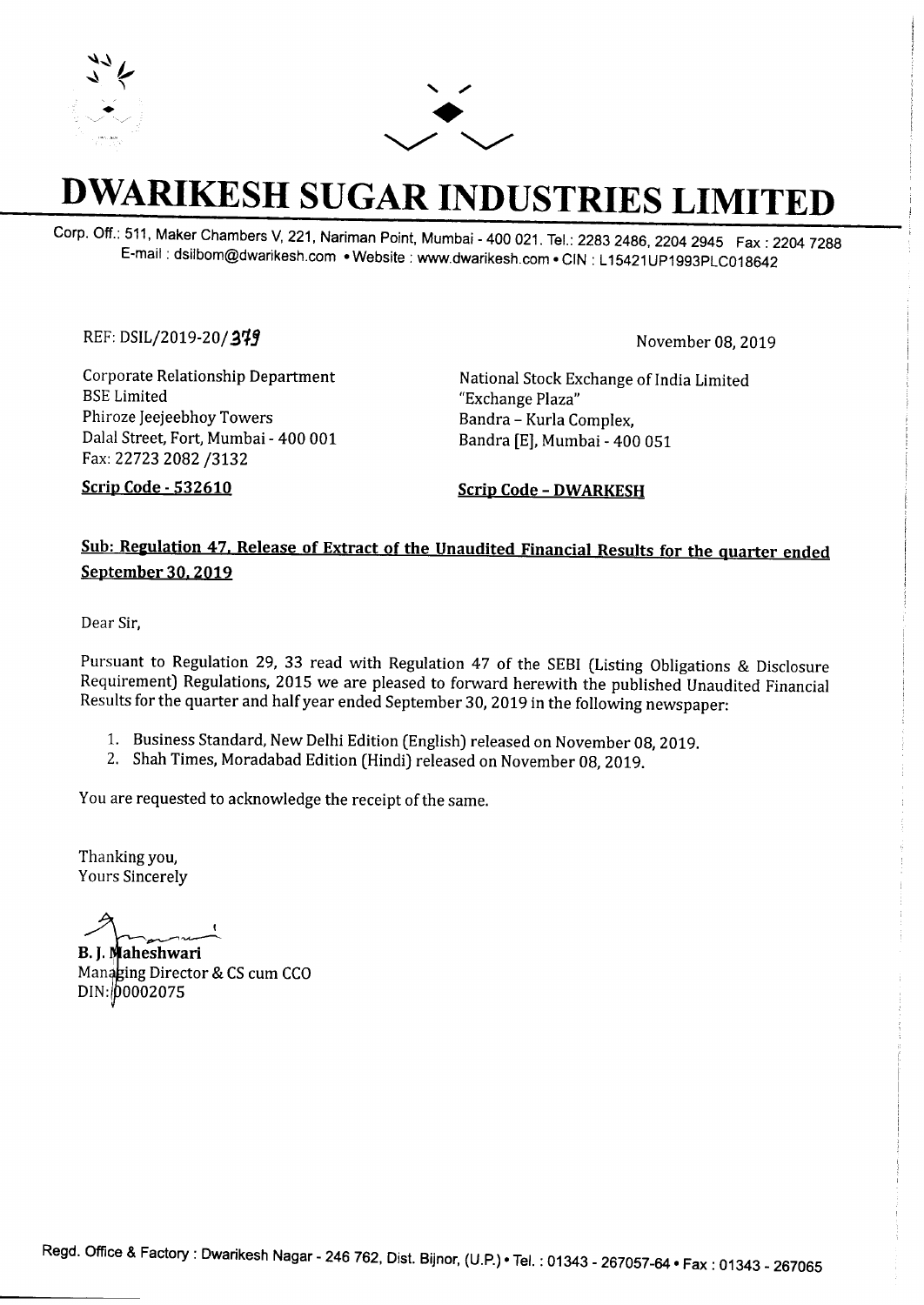# Business Standard NEW DELHI | FRIDAY, 8 NOVEMBER 2019



## We will either find a way or make one... Dwarikesh Sugar Industries Ltd

(Registered Office: Dwarikesh Nagar-246762, District Bijnor, Uttar Pradesh) Tel: +91 01343 267061-64, Fax no.: +91 01343 267065, email: investors@dwarikesh.com website: www.dwarikesh.com CIN NO. L15421UP1993PLC018642

EXTRACT OF UNAUDITED FINANCIAL RESULTS FOR THE QUARTER AND SIX MONTHS ENDED SEPTEMBER 30, 2019

| Sr.            |                                                                     | (₹ In Lakhs)                |                                      |                             |  |
|----------------|---------------------------------------------------------------------|-----------------------------|--------------------------------------|-----------------------------|--|
| No.            | <b>Particulars</b>                                                  | Quarter ended<br>30.09.2019 | <b>Six Month ended</b><br>30.09.2019 | Quarter ended<br>30.09.2018 |  |
| $\mathbf{1}$   |                                                                     | (Unaudited)                 | (Unaudited)                          | (Unaudited)                 |  |
|                | Total Income from Operations (Gross)                                | 17,590.28                   |                                      |                             |  |
| $\overline{2}$ | Net Profit / (Loss) for the period                                  |                             | 55,486.67                            | 26,453.36                   |  |
|                | (before Tax, Exceptional and/or Extraordinary items)                |                             |                                      |                             |  |
| 3              | Net Profit / (Loss) for the period before tax                       | 373.50                      | 2,301.18                             | 1,052.87                    |  |
|                | (after Exceptional and/or Extraordinary items)                      |                             |                                      |                             |  |
| $\overline{4}$ | Net Profit / (Loss) for the period after tax                        | 373.50                      | 2,301.18                             | 1,052.87                    |  |
|                | (after Exceptional and/or Extraordinary items)                      |                             |                                      |                             |  |
| 5              |                                                                     | 473.25                      | 2,466.02                             | 809.02                      |  |
|                | Total Comprehensive Income for the period                           |                             |                                      |                             |  |
|                | [Comprising Profit / (Loss) for the period                          |                             |                                      |                             |  |
| 6              | (after tax) and Other Comprehensive Income (after tax)]             | 447.39                      | 2,051.14                             |                             |  |
|                | Paid up Equity share capital (face value ₹1/-each)                  | 1,883.01                    |                                      | 783.00                      |  |
| 7              | Reserves (excluding Revaluation Reserve)                            |                             | 1,883.01                             | 1,883.01                    |  |
|                | as shown in the Audited Balance Sheet.                              |                             |                                      |                             |  |
| 8              | Earnings Per Share (face value of $\bar{x}$ 1/-each not annualised) |                             |                                      |                             |  |
|                | (for continuing and discontinued operations) -                      |                             |                                      |                             |  |
|                | 1. Basic ₹                                                          |                             |                                      |                             |  |
|                | 2. Diluted $\bar{\tau}$                                             | 0.25                        | 1.31                                 | 0.43                        |  |
|                |                                                                     | 0.25                        | 1.31                                 |                             |  |
| Votes:         |                                                                     |                             |                                      | 0.43                        |  |

1 The above is an extract of the detailed format of the Quarterly Financial Results for the quarter and six month ended 30<sup>th</sup> September, 2019 filed with the Stock Exchanges under Regulation 33 of the SEBI (Listing Obligations and Disclosure Requirements) Regulations, 2015. The full format of the said results are available on the websites of BSE (www.bseindia.com) and NSE (www.nseindia.com) as well on the Company's website (www.dwarikesh.com).

Place : New Delhi Date: November 7, 2019

 $Sd/-$ Vijay S Banka **Managing Director** DIN: 00963355